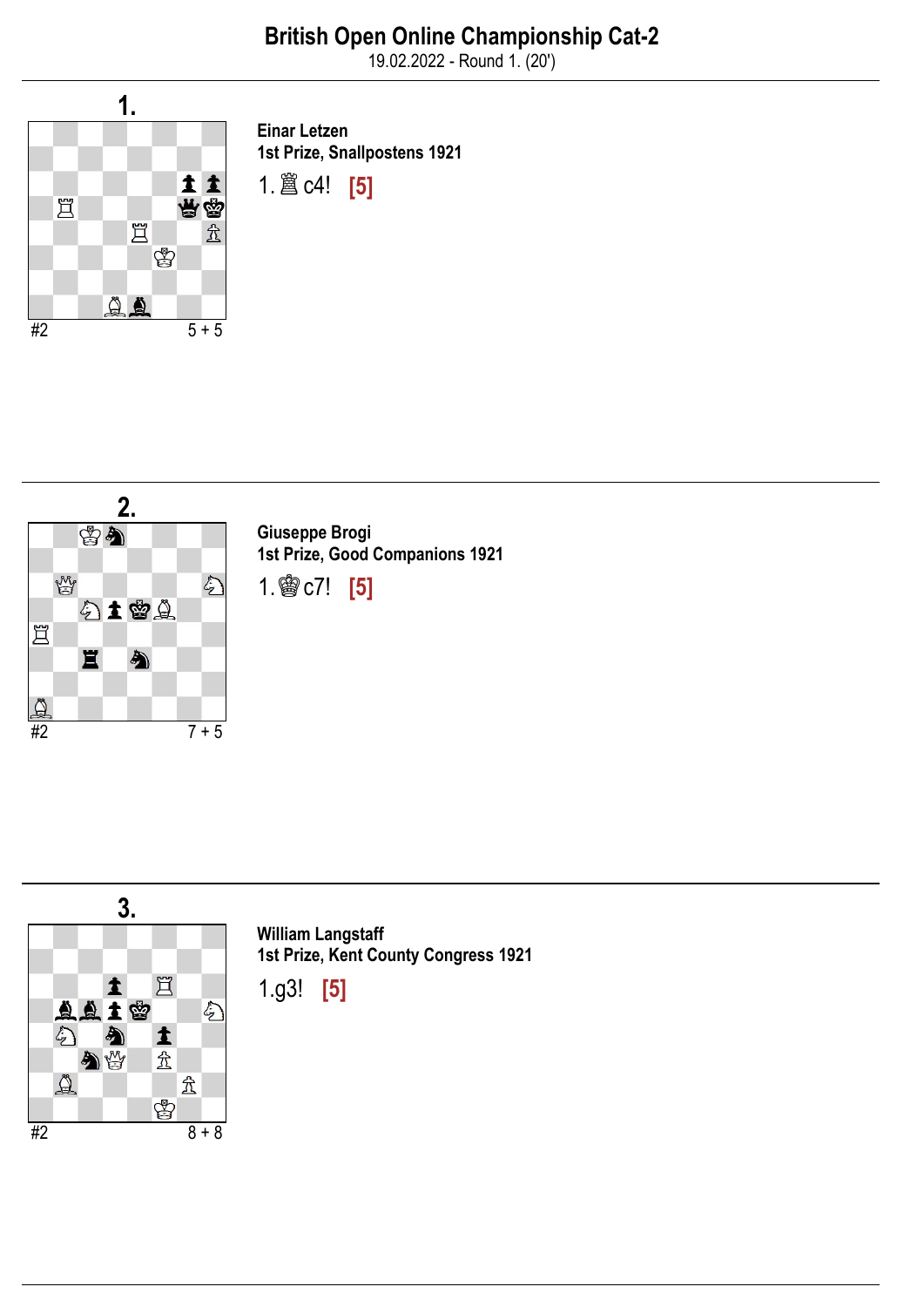## British Open Online Championship Cat-2

19.02.2022 - Round 2. (40')



| <b>David Howard</b><br>2nd Prize, Problem Observer 2001 |  |           |   |            |                      |  |  |
|---------------------------------------------------------|--|-----------|---|------------|----------------------|--|--|
|                                                         |  |           |   |            |                      |  |  |
|                                                         |  | q4        |   | e4 2. @ b5 | $\alpha$<br>$\bm{0}$ |  |  |
|                                                         |  |           | 3 |            |                      |  |  |
|                                                         |  | $1,6$ 3,3 | 5 |            |                      |  |  |

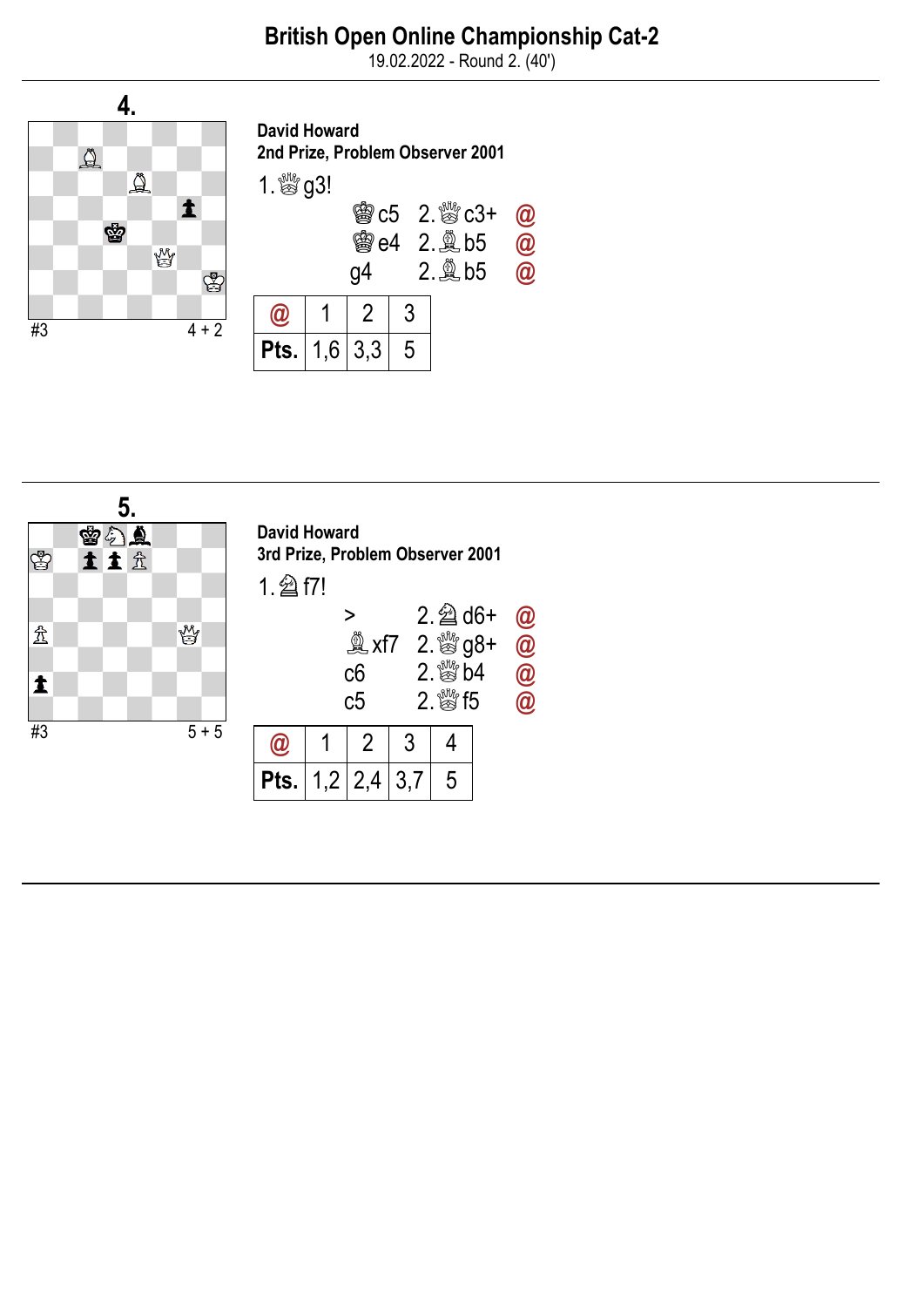## British Open Online Championship Cat-2

19.02.2022 - Round 3. (60')





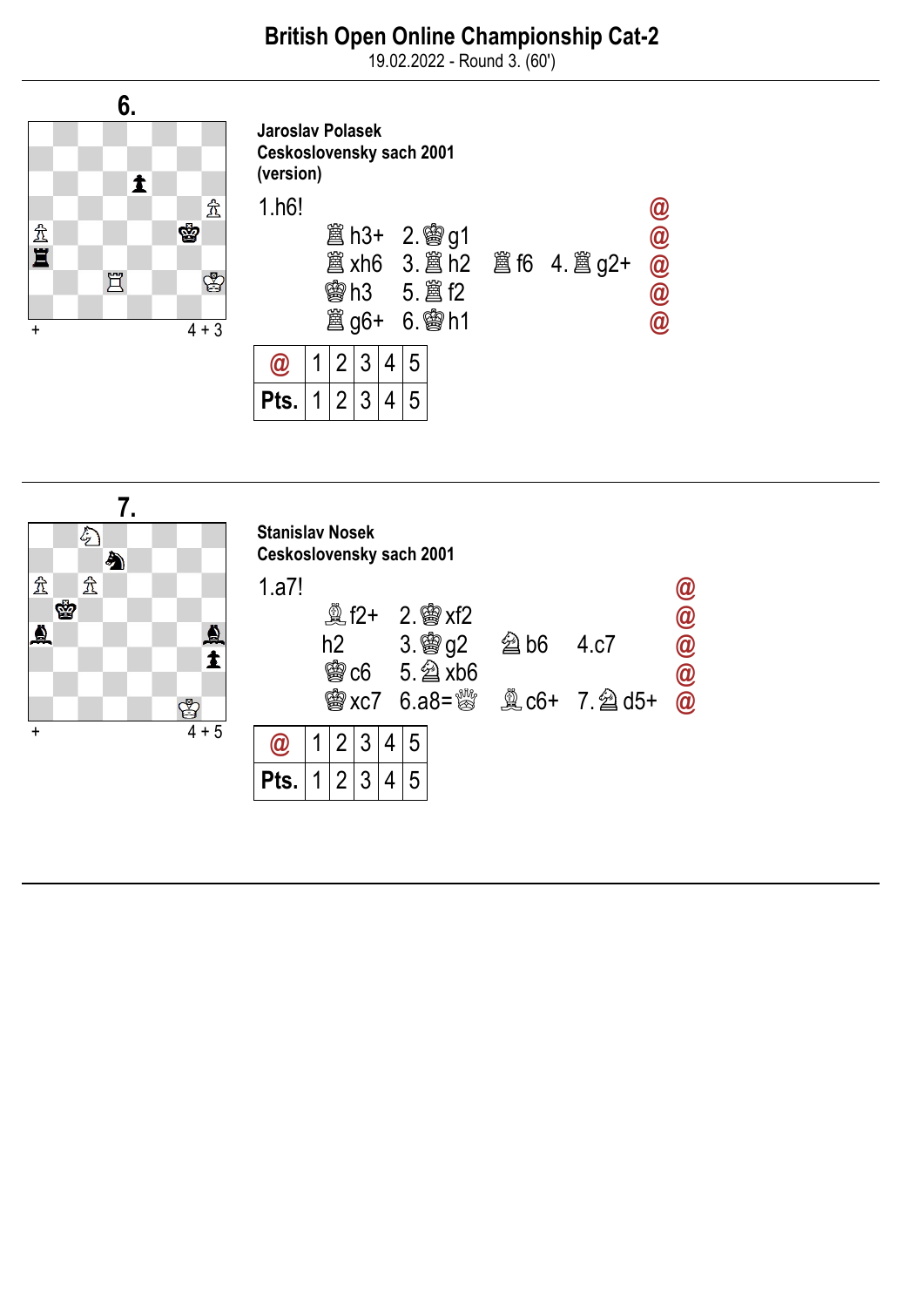## British Open Online Championship Cat-2

19.02.2022 - Round 4. (30')



| <b>Brian Cook</b><br><b>Original for BOOM British GP 2022</b> |  |    |  |  |          |  |  |  |
|---------------------------------------------------------------|--|----|--|--|----------|--|--|--|
|                                                               |  |    |  |  | $\omega$ |  |  |  |
| $^{\textregistered}$                                          |  |    |  |  |          |  |  |  |
| <b>Pts.</b>   2,5                                             |  | -5 |  |  |          |  |  |  |

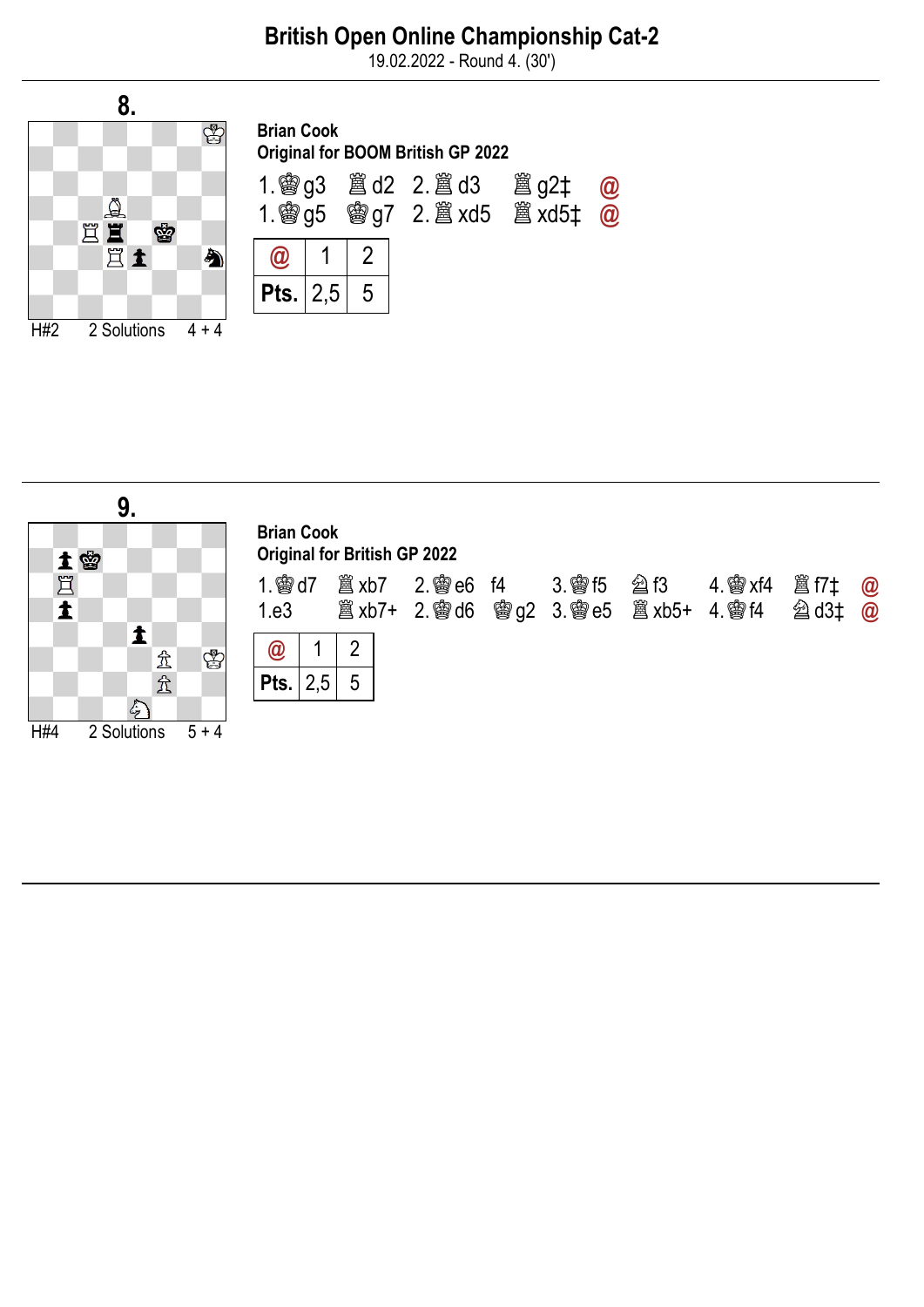19.02.2022 - Round 5. (50')